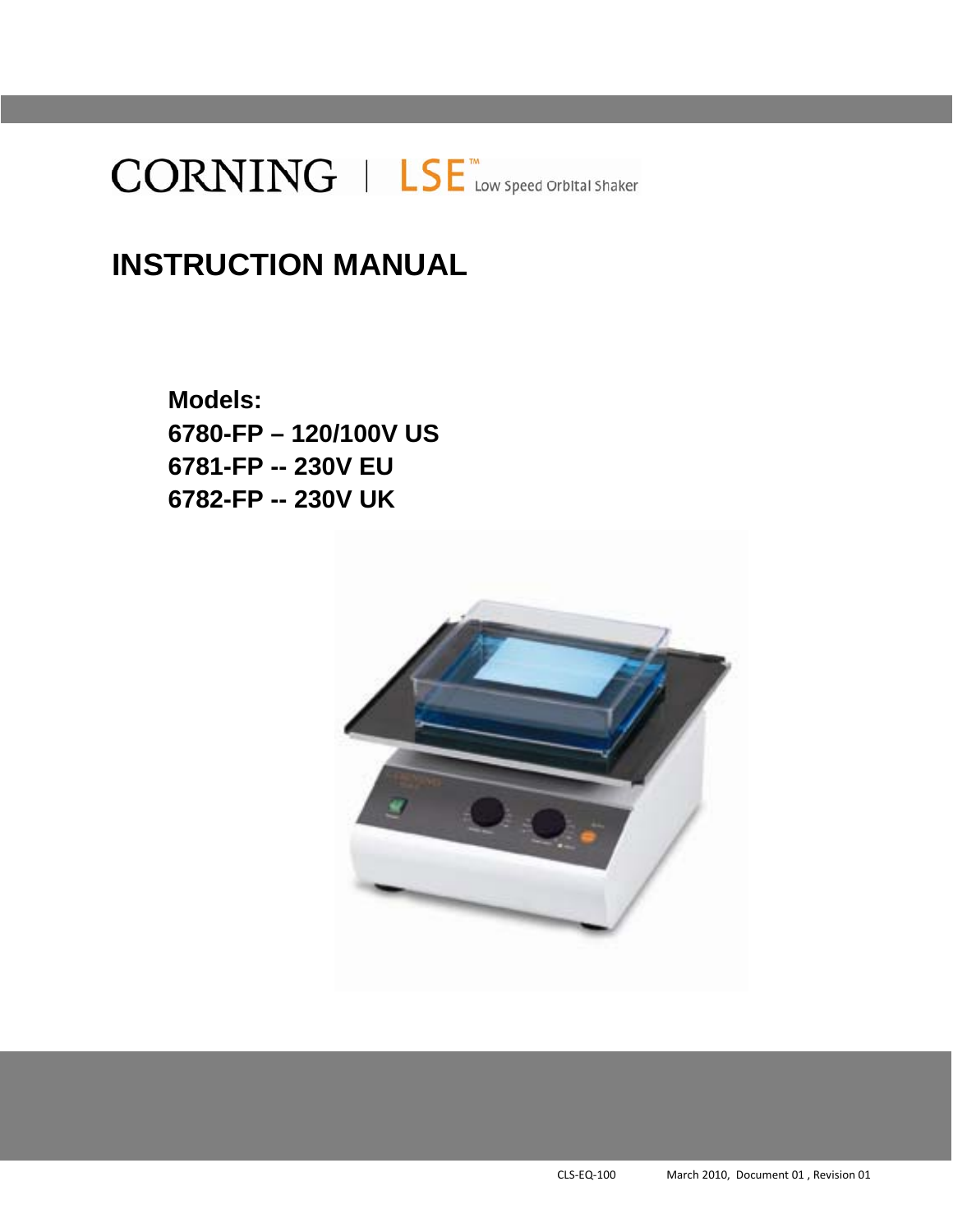# **Warnings**

The following precautions should be taken when operating or working near the Corning<sup>®</sup> LSE<sup>™</sup> Low Speed Orbital Shaker:

- **Always** wear safety glasses and other appropriate protection when operating this equipment.
- **Never** operate the unit without a shaking head securely attached.
- **Shake** hazardous samples in appropriate containment vessels.
- **Do not** stir volatile materials.
- **Do not** immerse the unit for cleaning.
- **Do not** modify or substitute the grounded power plug. Use only power cords supplied by the manufacturer. Use only properly grounded outlets to avoid shock hazard.
- **Do not** modify the unit electrically or mechanically as personal injury or product damage may occur.
- **Not** explosion or spark proof.
- **Not** for industrial use. These units are designed for use in laboratory environments by persons knowledgeable in safe laboratory practices.
- **Repair** should be performed only by qualified individuals.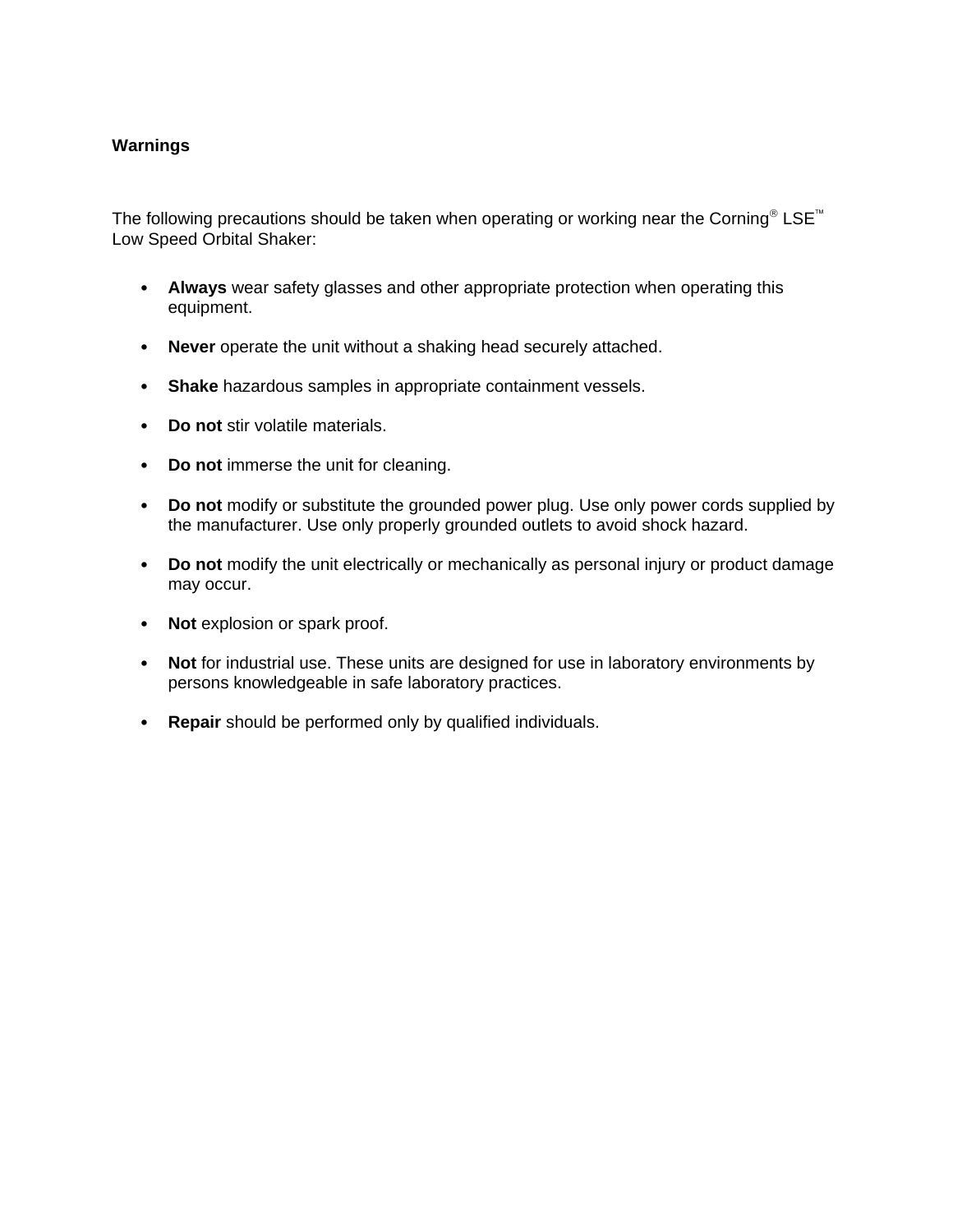# **Contents**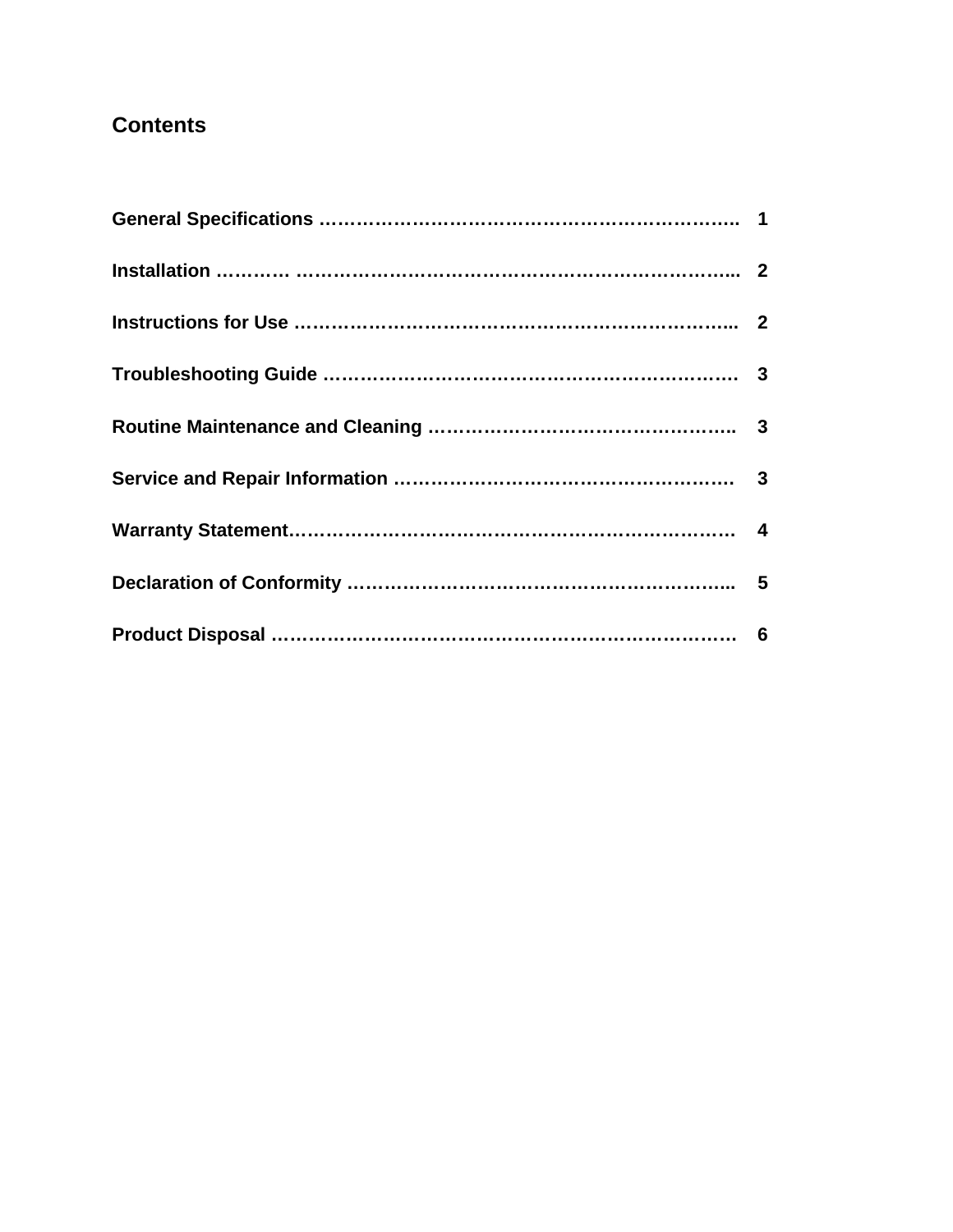# **1.0 GENERAL SPECIFICATIONS**

| Electrical requirements:       |                                                   |
|--------------------------------|---------------------------------------------------|
| 115V model                     | 115V 10% - 50/60Hz, 0.3A                          |
| 230V model                     | 230V 10% - 50/60Hz, 0.15A                         |
| Fuse                           | 2 x 0.5A 230V; 2 x 1A 115V                        |
| Speed                          | from 3 to 60 rpm                                  |
| <b>Shaker Orbit</b>            | 19 mm (0.75 inch)                                 |
| Timer                          | 20 - 120 minutes in 10 minute step, HOLD function |
| Maximum Load                   | 5 kg                                              |
| Dimensions WxLxH               | 295 x 340 x160 mm                                 |
| <b>Platfrom dimensions WxL</b> | 295 x 295 mm useable area                         |
| Weight                         | 6.6 kg                                            |
| <b>Operating Conditions</b>    | 4°C to 70°C, up to 85% RH, non-condensing         |

### **2.0 INSTALLATION OF THE SHAKER**

#### 2.1 UNPACKING

Before starting the installation, carefully examine the shaker for possible damage or missing parts.

- Open the box and carefully remove the padding. Check that the shaker has not been visibly damaged during transportation.
- Keep the packing material until you are sure that the shaker works properly.
- **Carefully lift the device out of the box.**
- Be sure that the following information is included on the serial label located on the back of the unit: Serial Number, Product Number, Electrical Rating.
- Check that the power cord has a pin configuration that fits into a wall socket according to the local standard.

Should any kind of damage have occurred during transportation, contact Corning Customer Service or the Corning dealer the product was purchased from as soon as possible to file a claim with the carrier.

#### 2.2 SELECTING THE CORRECT LOCATION

When locating the shaker, please consider following:

- Put the shaker on horizontal, leveled and stable surface.
- Leave enough space around the shaker for normal air circulation, minimally 10 cm.
- Leave enough space around the shaker for easy access and maintenance.
- Avoid locations subject to shocks and vibrations.
- Avoid locations subject to frequent power fluctuations or power losses (this may affect shaker performance).

Note: There has to be an easy access to the shaker control panel and main plug in case of emergency.

#### 2.3 ATTACHING THE POWER CORD

First connect the main power cord to the shaker then connect the plug end of the cord to a grounded wall socket. Avoid lines on which powerful electric motors, refrigerators and similar devices are connected.

> **Be careful when you plug the cord to a grounded wall socket! Do not touch plug with wet hand! Do not pull the plug by the cord!**

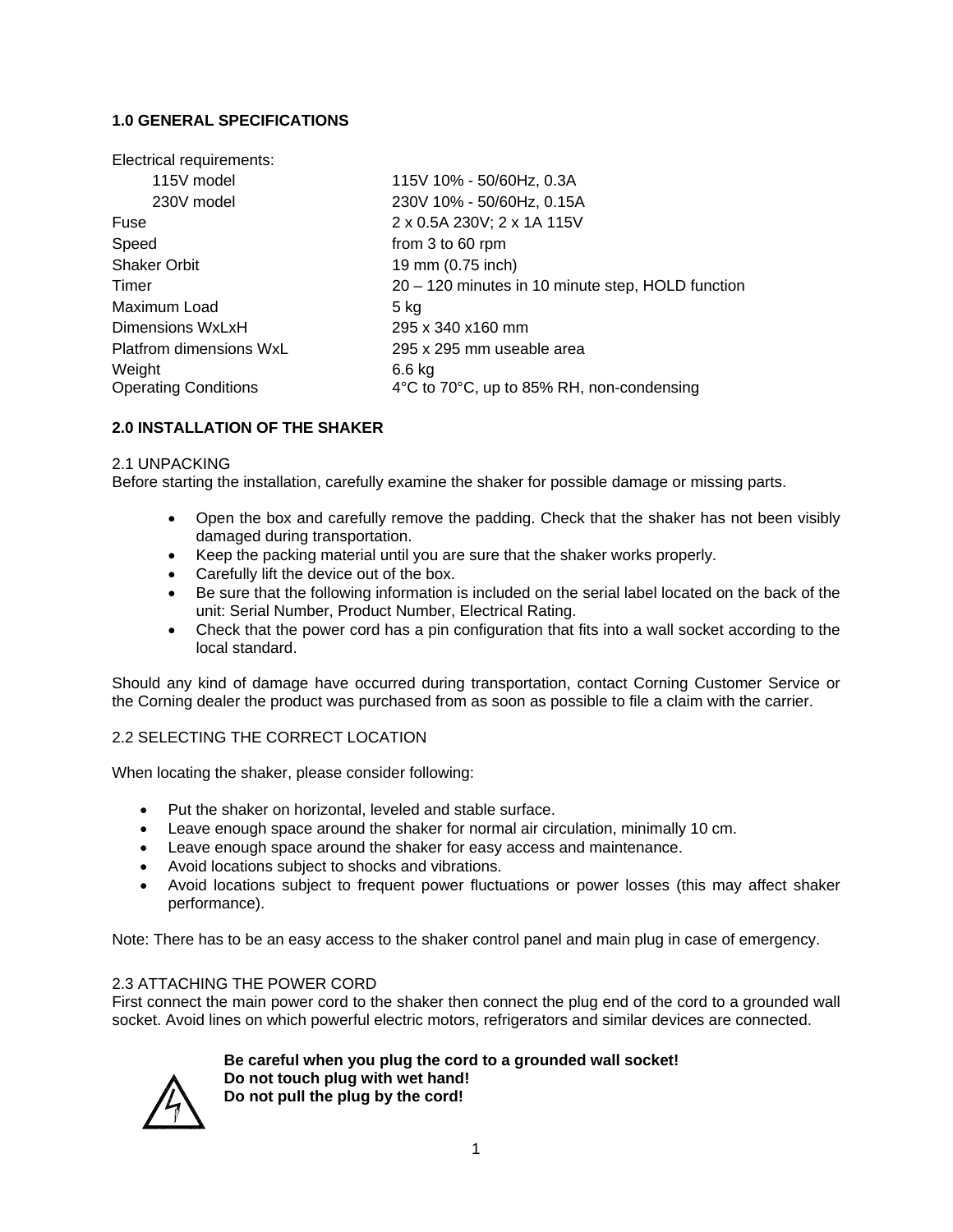## **3.0 INSTRUCTIONS FOR USE**



- **1. POWER** switch to turn the shaker *ON* (power switch illuminates) or *OFF*
- **2. SPEED** potentiometer to set the shaker speed
- **3. TIME** potentiometer to set timed operation
- **4. HOLD** yellow light illuminates when shaker is set on HOLD for continuous operation
- **5. START/STOP** button to start or stop shaking
- **6. RUN**  green light illuminates when shaker operates

Note: The speed can be adjusted at any time during shaker operation. The time however can not be changed while the shaker is in motion. To change the time press the STOP button first, allow the shaker platform to come to full stop and set the time value again. Restart the shaker.



**Do not use the shaker near water sources. Be sure that water doesn't get on the device, especially during the cleaning procedures.** 

- Do not expose the shaker to caustic or corrosive vapors (e.g. organic solvents).
- Do not insert any objects into the shaker (such as a screwdriver or metal rods).
- Never operate the shaker without platform securely attached.
- Hazardous samples should be shaken only in appropriate containment vessels.

#### NOTE :

Misuse or unauthorized modifications will waive the warranty rights. If the equipment is used in a manner not specified by the manufacturer, the safety features of the shaker may be impaired.



 **Do not shake flammable or explosive samples!**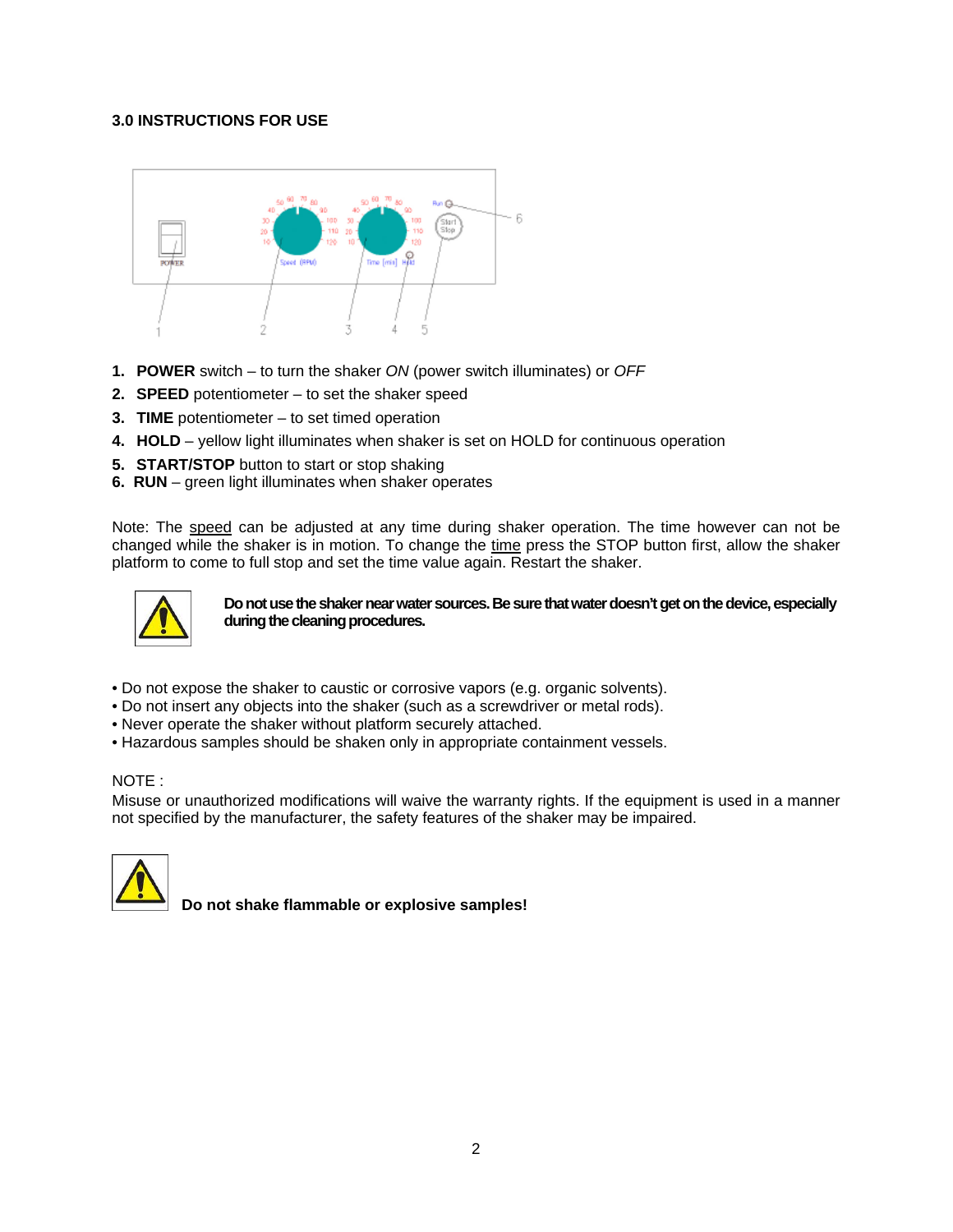## **4.0. TROUBLESHOOTING GUIDE / SERVICE**

Be sure to disconnect the shaker from the main power source immediately in case of any signs of malfunction and contact Corning Customer Service immediately at:

- 1.800.492.1110 (for toll-free calling within the U.S. and Canada)
- **1.978.442.2200 (outside the U.S.), or**
- Contact your local Corning support office listed in the back of this manual.

| <b>Problem</b>             | Explanation / Solution                                                          |
|----------------------------|---------------------------------------------------------------------------------|
| POWER key doesn't light up | Check the power connection, Check fuses<br><b>Call Corning Customer Service</b> |
| Shaker does not START      | Check the power connection, Check fuses<br><b>Call Corning Customer Service</b> |

#### **5.0. ROUTINE MAINTANCE / CLEANING**

- No routine maintenance or lubrication is required.
- It is recommended that the shaker is kept clean.

#### 5.1. CLEANING

The outside housing can be cleaned with a soft, damp cloth when needed. Do not use any corrosive or abrasive cleaners (acetone, polish etc.) This may permanently damage the shaker finish.



**Before cleaning the shaker, always unplug the power cord from the wall socket!** 

# **6.0. SERVICE AND REPAIR INFORMATION**

If you have a question about the Corning<sup>®</sup> LSE<sup>™</sup> Low Speed Orbital Shaker or have a service inquiry, contact Corning Customer Service immediately at:

- 1.800.492.1110 (for toll-free calling within the U.S. and Canada)
- **1.978.442.2200 (outside the U.S.), or**
- **Contact your local Corning support office listed in the back of this manual.**

Before returning any unit for service, a Return Authorization (RA) number must first be obtained. Equipment sent in without out prior authorization will be returned at the customer's expense. When returning a unit to Corning for service, it should be sent in the original packaging. If this is not possible, be sure that the unit is sufficiently packed. Any damage resulting from improper packaging is the responsibility of the customer. A written explanation should accompany the unit along with the RA number.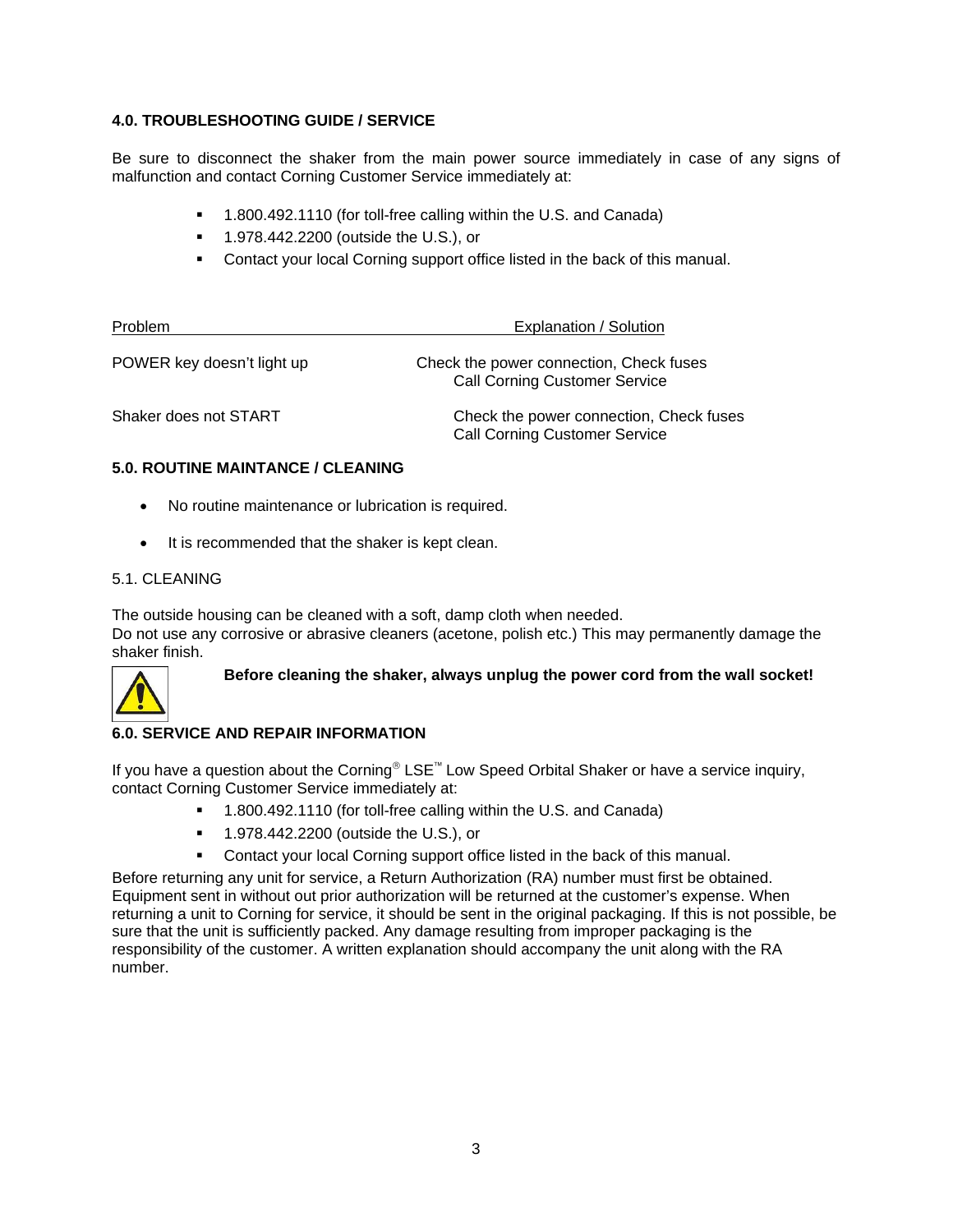# **7.0. WARRANTY STATEMENT**

Corning Incorporated (Corning) warrants that this product will be free from defects in material and workmanship for a period of two (2) years from date of purchase. CORNING DISCLAIMS ALL OTHER WARRANTIES WHETHER EXPRESSED OR IMPLIED, INCLUDING ANY IMPLIED WARRANTIES OF MERCHANTABILITY OR OF FITNESS FOR A PARTICULAR PURPOSE. Corning's sole obligation shall be to repair or replace, at its option, any product or part thereof that proves defective in material or workmanship within the warranty period, provided the purchaser notifies Corning of any such defect. Corning is not liable for any incidental or consequential damages, commercial loss or any other damages from the use of this product.

This warranty is valid only if the product is used for its intended purpose and within the guidelines specified in the supplied instruction manual. This warranty does not cover damage caused by accident, neglect, misuse, improper service, natural forces or other causes not arising from defects in original material or workmanship. This warranty does not cover motor brushes, fuses, light bulbs, batteries or damage to paint or finish. Claims for transit damage should be filed with the transportation carrier.

In the event this product fails within the specified period of time because of a defect in material or workmanship, contact Corning's Customer Service at the following numbers: USA: 1-800-492-1110; Canada: 1-978-442-2200. For other regions of the world, please visit www.corning.com/lifesciences or see the included instruction manual for a list of World Wide Support Offices.

Corning's Customer Service team will help arrange local service where available or coordinate a return authorization number and shipping instructions. Products received without proper authorization will be returned. All items returned for service should be sent postage prepaid in the original packaging or other suitable carton, padded to avoid damage. Corning will not be responsible for damage incurred by improper packaging. Corning may elect for onsite service for larger equipment.

Some states do not allow limitation on the length of implied warranties or the exclusion or limitation of incidental or consequential damages. This warranty gives you specific legal rights. You may have other rights which vary from state to state.

No individual may accept for, or on behalf of Corning, any other obligation of liability, or extend the period of this warranty.

|            | For your reference, make a note of the serial number, date of purchase and supplier here. |
|------------|-------------------------------------------------------------------------------------------|
| Serial No. | Date Purchased                                                                            |
| Supplier   |                                                                                           |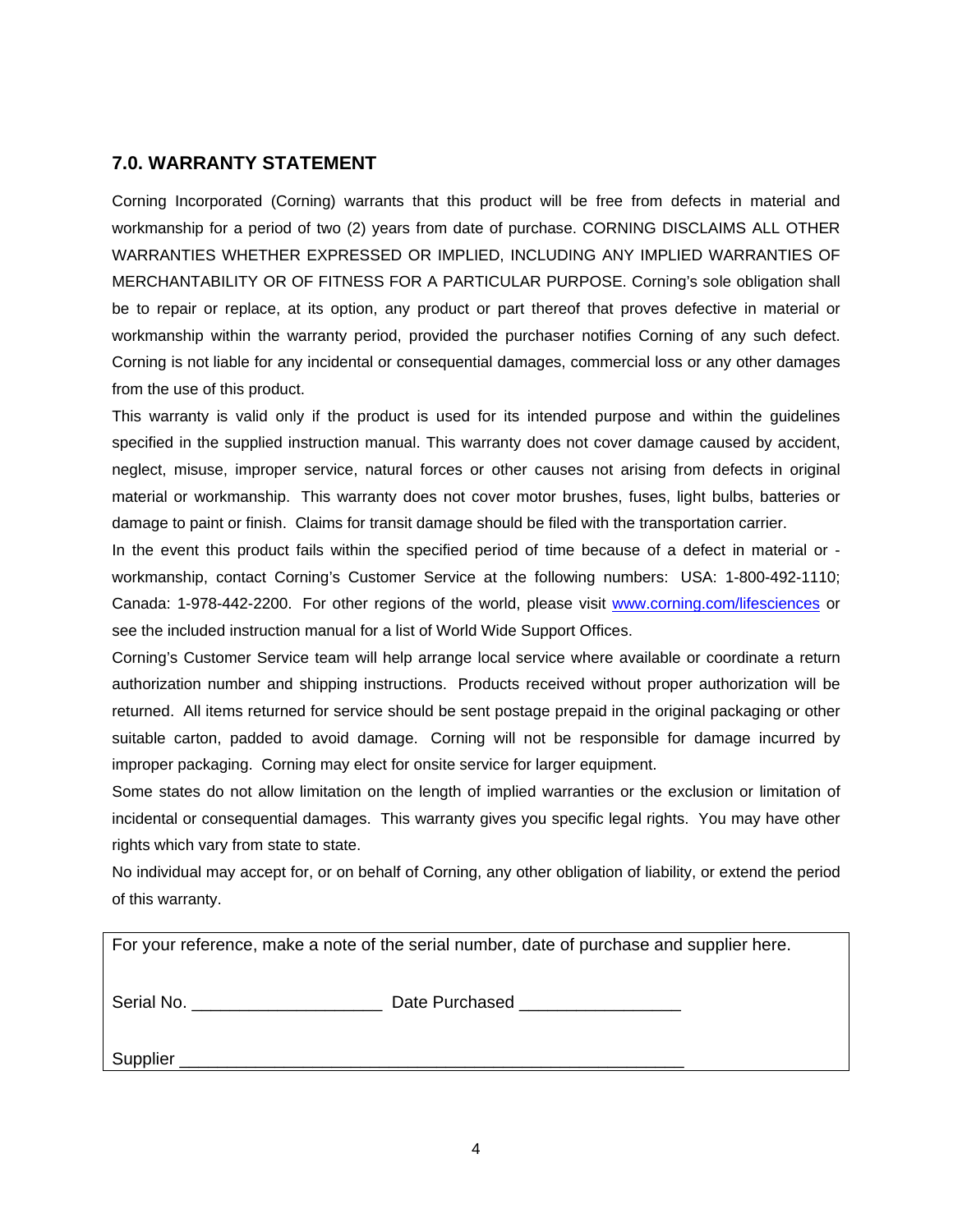# **8.0. DECLARATION OF CONFORMITY**

| <b>Declaration of Conformity</b>                                    |                                                                                                                                                                                                                                                                           |
|---------------------------------------------------------------------|---------------------------------------------------------------------------------------------------------------------------------------------------------------------------------------------------------------------------------------------------------------------------|
|                                                                     | Corning Life Sciences hereby confirms that the product                                                                                                                                                                                                                    |
|                                                                     | Corning <sup>®</sup> LSE <sup>™</sup> Low Speed Orbital Shaker                                                                                                                                                                                                            |
|                                                                     | Is in accordance with the following directives and standards:                                                                                                                                                                                                             |
| 2006/95/EC<br>2004/108/EC<br>2006/42/EC<br>2002/95/EC<br>2006/96/EC | Low Voltage Directive<br><b>EMC Directive</b><br><b>Machine Directive</b><br><b>RoHS</b><br><b>WEEE</b><br>EN 61010-1<br>EN 61010-2-051<br>EN ISO 12100-2<br>EN 55011<br>EN 55014-1<br>EN 5014-2<br>EN 55022<br>EN 61000-3-2<br>EN 61000-3-3<br>EN 6100-6-2<br>EN 61326-1 |
| Michael Rosenblum                                                   |                                                                                                                                                                                                                                                                           |
| <b>Quality Manager</b>                                              |                                                                                                                                                                                                                                                                           |

This equipment has been tested and found to comply with the limits for a Class A digital device, pursuant to both Part 15 of the FCC Rules and the radio interference regulation of the Canadian Department of Communications. These limits are designed to provide reasonable protection against harmful interference when the equipment is operated in a commercial environment. This equipment generates uses and can radiate radio frequency energy and, if not installed and used in accordance with the instruction manual, many cause harmful interference to radio communications. Operation of this equipment in a residential area is likely to cause harmful interference which case the user will be required to correct the interface at his own expense.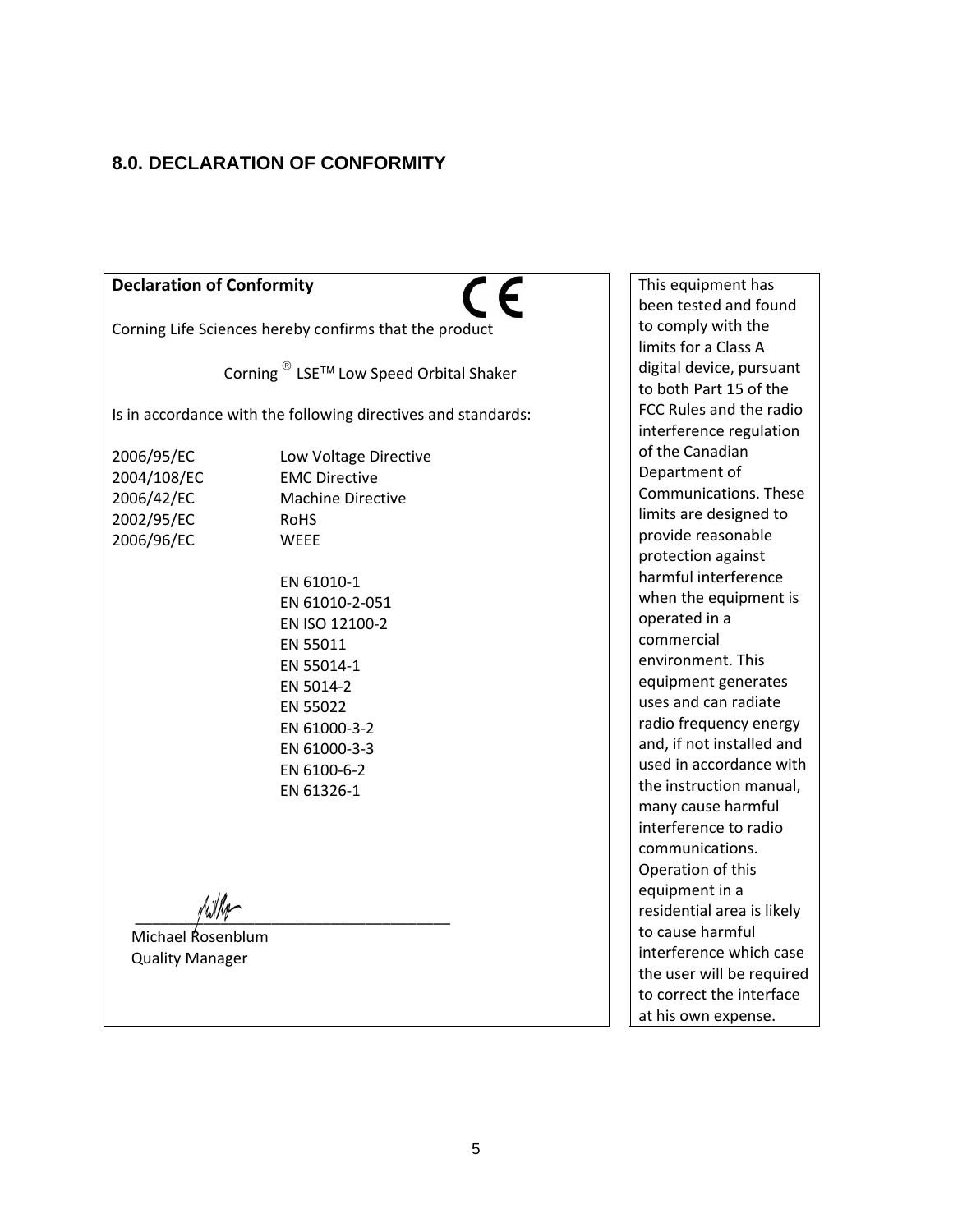#### **9.0. PRODUCT DISPOSAL**



This symbol, if present on the product, indicates that the product was planned for use in a country complying with the Waste Electrical and Electronic Equipment EU Directive, 2002/96/ED. This symbol indicates that this equipment must not be disposed of with unsorted municipal waste. It is the product user's responsibility to correctly dispose of waste equipment by handing it over to an authorized facility for separate collection and recycling. It is the product user's responsibility to decontaminate waste equipment from biological, chemical, and/or radiological hazards prior to disposal.

Additional information pertaining to the disposal of Corning per the WEEE Directive can be obtained at www.corning.com/weee.